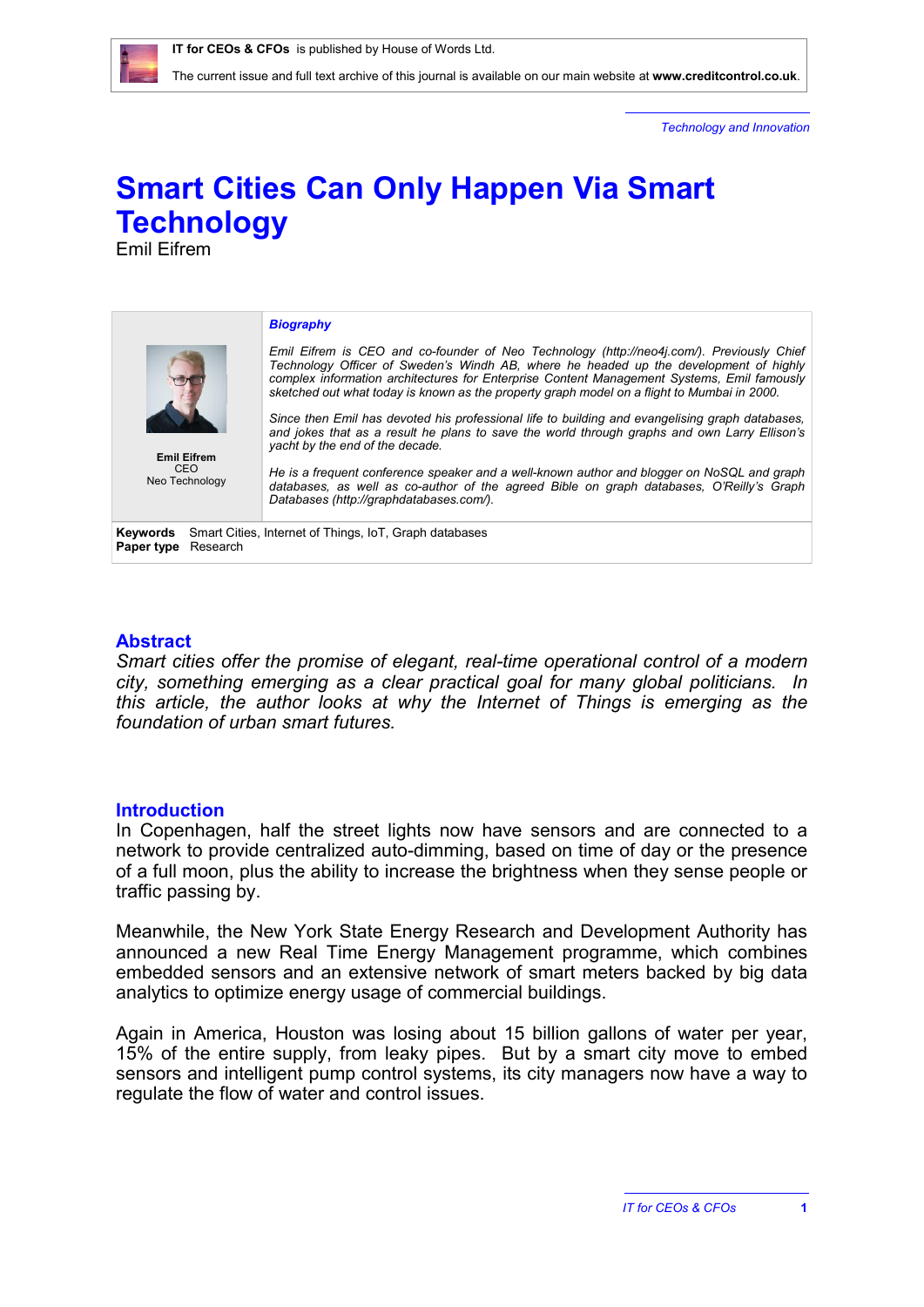

The current issue and full text archive of this journal is available on our main website at **[www.creditcontrol.co.uk](http://www.creditcontrol.co.uk)**.

*Technology and Innovation*

What links all these examples is the use of the Internet of Things (IoT). Indeed, IoT looks set to transform municipal life, with government officials surveyed by the US non-profit IT trade association CompTIA $<sup>1</sup>$  just one among many converts.</sup>

Small wonder. Smart cities offer the promise of elegant, real-time operational control of the modern city. However, there is a big technology and management challenge with realizing these great public safety, energy, traffic management and other environmental goals.

The challenge is that our cities are so much larger and more complex than Industrial Revolution era cities – a complex synergy of multiple sensors, networks, devices, CCTV cameras, power grids, utility frameworks, traffic lights and smart water and power meters. It is clear that this is a connected Internet (network) of many things (devices) – an IoT structure.

What's more, connected 'things'. In other words, what you're working with is complex data structures of many nodes, as that's the only conceivable way of capturing all that density and inter-connectedness – and that involves data – data constantly in renewal, flux and transmission.

After all what is behind all of these sensors in smart parking meters, smart traffic lights or the cameras in the hospital driveways? Multiple municipal or outsourced databases, capturing data continuously.

At the same time the connections between devices and other entities can change faster than the data describing each thing. In a smart city setting when a new piece of equipment or sensor comes online, it seeks any relevant local controllers or other devices that it needs to listen to or send data to. The powering up or down of a device may, in turn, make or break dozens of connections.

## **Connections between entities at scale**

Most IoT smart city applications therefore require leveraging one or more data sets that are each highly connected in their own right, and linked to one another. Connections are more than lines between entities; they each include a richness of information, such as direction, type, quality, weight, and more – all of which can be best represented in a new form of database, a graph database, as an integral part of each relationship object.

Graph databases are the ideal option for IoT as they process complex, multidimensional networks of connections very fast. While it's true that simple graph problems could be handled by a relational database, they are not a very satisfactory fit, as they represent data as tables, not networks, and such queries strain a data structure not designed to map connections. As analysts Ovum recently notes, "Graph technology will allow the Internet of Things to be represented transparently, without the need to force fit into arbitrary relational models."

Given the overwhelming amount of data and connections that accumulate over even the shortest period of time in any IoT-powered smart city scenario, traditional